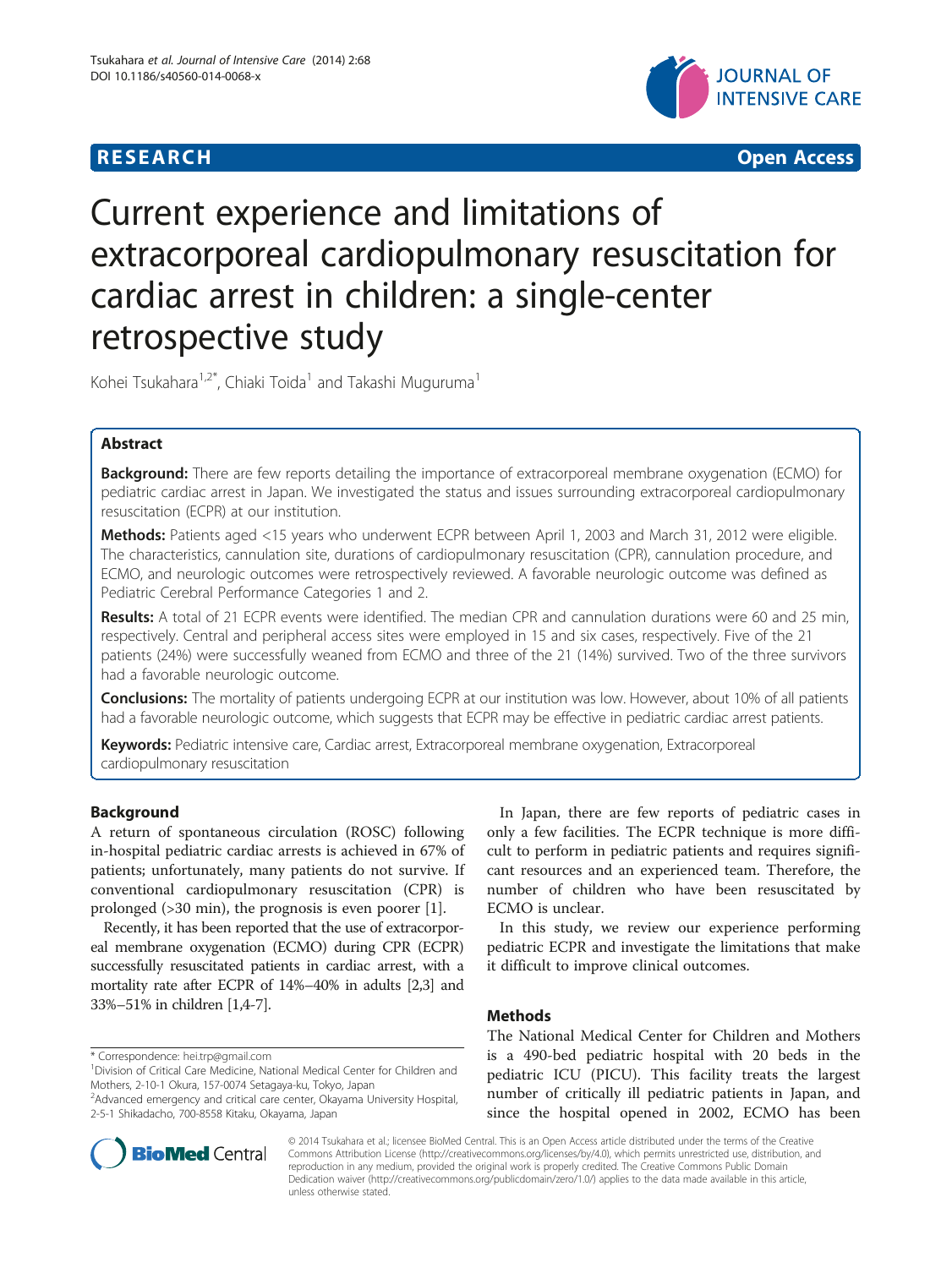performed in over 60 pediatric cases. We had 21 cases of ECPR in the same period.

## Study design and population

The medical records of pediatric patients <15 years of age who received ECPR between April 2003 and March 2012 were retrospectively reviewed for this study. The study comprised three stages as follows:

Study 1: The characteristics, cannulation site, duration of CPR, cannula insertion, and ECMO, and the neurologic outcomes were compared between surviving and non-surviving patients.

Study 2: The duration of CPR was compared before and after the introduction of the flowchart for ECMO. The cases were categorized into the pre-group (ten cases), admitted between 2003 and 2008, and the postgroup (11 cases), admitted between 2009 and 2011, based on the introduction of the flowchart for ECMO.

Study 3: The duration of cannula insertion was compared according to the cannulation site.

Neurologic outcomes were determined using the Pediatric Cerebral Performance Category (PCPC) scale (1 = normal,  $2 =$  mild disability,  $3 =$  moderate disability,  $4 =$  severe disability,  $5 = \text{com}$  or vegetative state,  $6 = \text{brain death}$ .

A favorable neurologic outcome was defined as a PCPC score of 1, 2, or no change from the initial PCPC.

## Patient characteristics

Over the 9-year study period, 21 pediatric patients underwent ECPR; their characteristics are summarized in Table 1. The patients were diagnosed as follows: 11 post-cardiosurgery cases (52%), 6 fulminant myocarditis cases, one mitral valve rupture, two congenital diaphragmatic hernia, and two unknown. The median age was 1 month (range 0 months to 13 years), and the median body weight was 4 kg (range 2–50 kg). Nine of the 11 post-cardiosurgery cases are complex congenital heart disease with single ventricle, one is hypoplastic Left Heart Syndrome and the other is aortic coarctation complex.

## Indications for ECPR

ECPR was indicated in patients in whom cardiac arrest was witnessed, those undergoing continuous CPR, those with disease or injury expected to be reversible, and those who did not respond to conventional CPR. Patients aged less than 34 gestational weeks, those weighing 1.5 kg or less, and those with severe congenital

Table 1 Characteristics of the 21 pediatric patients who underwent ECPR over the 9-year study period

| Patient<br>number |    | Gender Disease       |                               |                | Age at admission Body weight (kg) The day of ECMO Weaning Outcome (PCPC) |                          |                   | Onset site      | <b>PDR</b> |
|-------------------|----|----------------------|-------------------------------|----------------|--------------------------------------------------------------------------|--------------------------|-------------------|-----------------|------------|
|                   | F. | CDH                  | 0 month                       | $\overline{3}$ | 5                                                                        | $\overline{\phantom{0}}$ | D                 | In-hospital     | 9.8        |
| 2                 | M  |                      | Myocarditis 8 years 7 months  | 20             | 6                                                                        | $\circ$                  | PCPC <sub>2</sub> | In-hospital     | 2.5        |
| 3                 | F  |                      | Myocarditis 3 years 11 months | 14             | 5                                                                        |                          | D                 | Out-of-hospital | 39.6       |
| $\overline{4}$    | F  |                      | Myocarditis 7 years 6 months  | 27             | 3                                                                        |                          | D                 | Out-of-hospital | 73.5       |
| 5                 | F  |                      | Myocarditis 1 year 7 months   | 10             | 5                                                                        |                          | D                 | In-hospital     | 85.0       |
| 6                 | M  | Post-ope             | 1 month                       | 5              | 5                                                                        | $\circ$                  | PCPC3             | In-hospital     | 1.7        |
| 7                 | F  | Post-ope             | 0 month                       | 3              | 2                                                                        |                          | D                 | In-hospital     | 3.5        |
| 8                 | F  | Post-ope             | 0 month                       | 3              | 4                                                                        |                          | D                 | In-hospital     | 5.9        |
| 9                 | M  | Myocarditis 5 months |                               | 8              | 6                                                                        |                          | D                 | In-hospital     | 59.2       |
| 10                | M  | Post-ope             | 1 month                       | 3              | 2                                                                        |                          | D                 | In-hospital     | 3.5        |
| 11                | F  | AHF                  | 5 months                      | 7              | 19                                                                       | $\circ$                  | D                 | In-hospital     | 33.4       |
| 12                | M  | Post-ope             | 1 month                       | 4              | 17                                                                       |                          | D                 | In-hospital     | 6.2        |
| 13                | M  | Post-ope             | 0 month                       | 3              | 8                                                                        |                          | D                 | In-hospital     | 9.5        |
| 14                | M  | Post-ope             | 0 month                       | 2              | 22                                                                       |                          | D                 | In-hospital     | 14.6       |
| 15                | M  | Post-ope             | 0 month                       | 4              | 4                                                                        | $\circ$                  | PCPC1             | In-hospital     | 3.3        |
| 16                | M  | Unknown              | 13 years 7 months             | 50             | 6                                                                        |                          | D                 | Out-of-hospital | 85.8       |
| 17                | F  | Post-ope             | 3 days                        | $\overline{2}$ | 13                                                                       |                          | D                 | In-hospital     | 83.7       |
| 18                | M  | Post-ope             | 3 days                        | 2              | 12                                                                       |                          | D                 | In-hospital     | 68.8       |
| 19                | M  | Post-ope             | 17 days                       | 3              | 34                                                                       |                          | D                 | In-hospital     | 1.9        |
| 20                | M  | Myocarditis          | 6 years 2 months              | 18             | 8                                                                        | $\circ$                  | PCPC6             | Out-of-hospital | 84.5       |
| 21                | M  | Unknown              | 2 months                      | 6              | 10                                                                       |                          | D                 | In-hospital     | 19.8       |

Abbreviations: CDH congenital diaphragmatic hernia, Post-ope post-operative of cardiovascular surgery, AHF acute heart failure, PCPC Pediatric Cerebral Performance Category, PDR predictive death rate estimated by PIM2. ○ success, – unsuccess, D Death.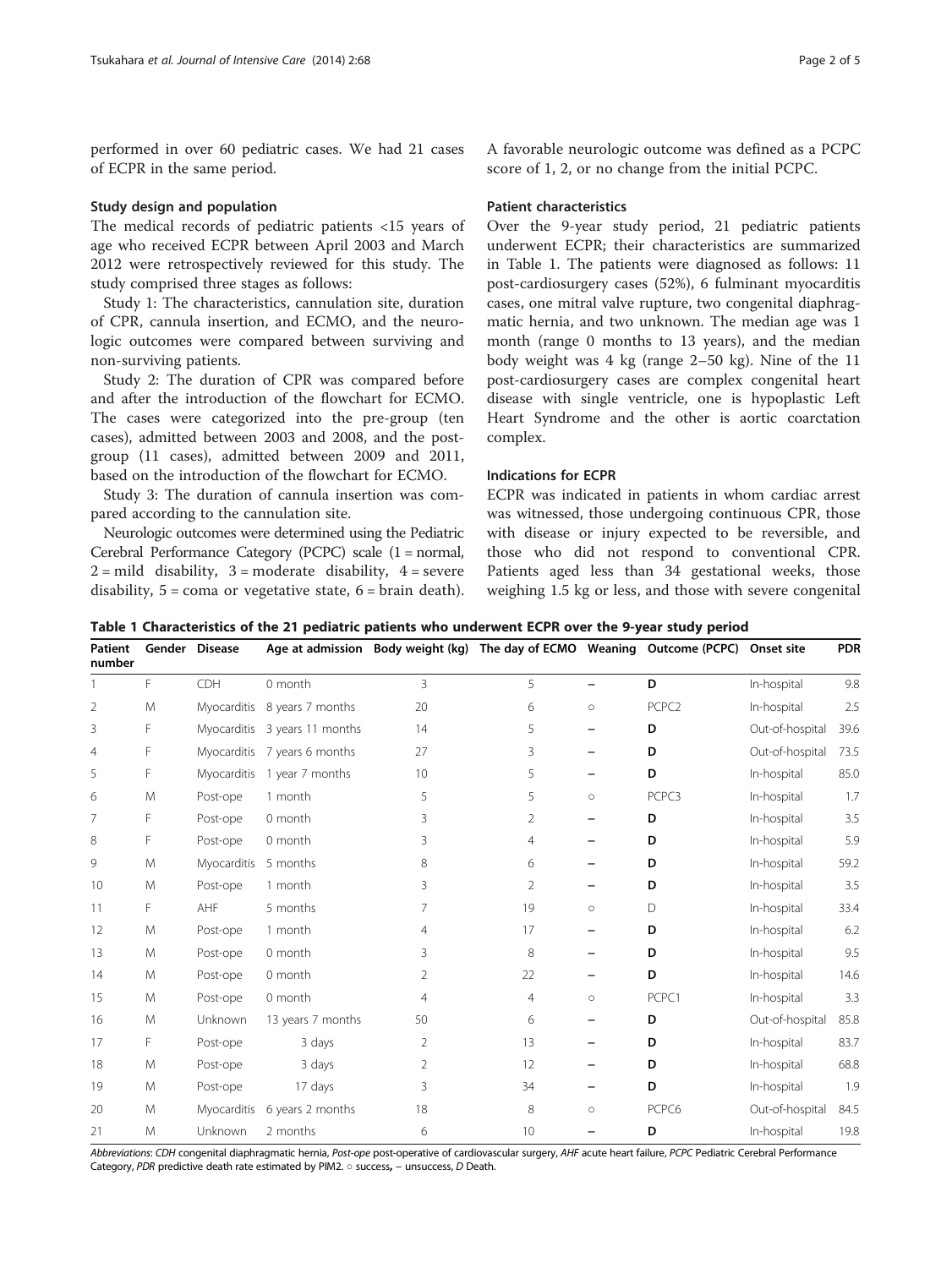abnormality, intracranial hemorrhage, or coagulopathy were ineligible to undergo ECPR.

## Cannulation

Patients weighing ≤30 kg in body weight were cannulated through a thoracotomy site, and those weighing >30 kg were cannulated at the neck or femur. The cannula size was selected according to the body weight. In patients receiving a thoracic cannula, the cardiovascular surgeon selected the appropriate size intraoperatively.

## ECMO technique

The ECMO pump comprised a roller pump or centrifugal pump set at 100 mL/kg/min. The circuit and artificial lung were selected according to the priming volume (PV). A Biocube 2000 (PV: 239 mL, Nipro Co., Osaka, Japan) artificial lung and circuit was used in patients weighing ≤15 kg, and a Biocube 4000 (PV: 424 ml, Nipro Co.) was used in patients weighing  $\geq 15$  kg. In patients weighing <10 kg, the Excelung Kids (PV: 156 mL, Mera Co., Santa Clara, CA, USA) was used. In each circuit, a heparin coating was used to prevent coagulation, and the activated clotting time was measured at the blood removal side of the artificial lung. The heparin dose was adjusted to maintain coagulation between 180 and 200 s. The continuous hemodialysis was combined with the ECMO circuit in all cases.

## Statistical analysis

Continuous variables were evaluated with the Wilcoxon rank sum test and categorical variables with the Mann– Whitney  $U$  test. All tests were two-tailed, and  $P$  values of <0.05 were considered statistically significant. All statistical analyses were performed using STATA, version 12.1.

This protocol was approved by the Ethics Committee of the National Medical Center for Children and Mothers (approval number 961).

## Results

Cardiac arrest occurred within the hospital in 17 cases and outside the hospital in four cases. Five of the 21 patients (24%) were successfully weaned from ECMO, and three of the 21 patients (14%) survived. Furthermore, two of the three surviving patients had a favorable neurologic outcome. One patient had poor outcome, PCPC3. The causes of death in other patients were fungemia and brain death (PCPC6). Four of the out-ofhospital cardiac arrests have poor outcome. One patient is brain dead and the others are dead. Two patients had cardiac arrest during transportation.

## Study 1

The compared clinical outcomes between the survival group and non-survival group are summarized in Table 2. There were no differences between the groups in age, body weight, location of cardiac arrest, diagnosis and the duration of CPR, cannulation, and ECMO period.

## Study 2

The CPR duration was a median 60 min (range 20–262 min) in all cases. The CPR duration was significantly different between the pre-group and post-group (86 min [32–262 min] vs. 38 min [20–90 min], respectively) (Figure [1\)](#page-3-0).

## Study 3

The comparison of the cannulation duration according to the cannulation site is shown in Figure [2.](#page-3-0) The procedure duration was a median 25 min (8–84 min) overall. The cannula was inserted in the chest in 15 cases (71%), the neck in five cases (24%), and the femur in one case (5%). The mean procedure duration was 24 min (8–84 min) in the chest, 56 min (17–67 min) in the neck, and 14 min in the femoral site (single case and body weight is 50 kg). The procedure duration was significantly shorter in the chest site than in the neck site.

## **Discussion**

In adults, the survival rate after cardiac arrest is reportedly 17%–25% for in-hospital events and 1–5% for events outside the hospital [[8\]](#page-4-0). By contrast, for witnessed cardiac arrests in patients who undergo ECPR, the survival rate was 29%, which was an improvement compared with the 22% survival rate for conventional CPR, and a favorable neurological outcome occurred more frequently [\[9,10](#page-4-0)].

#### Table 2 Survival and none survival group

|                            | None survival $(N = 17)$ | Survival $(N = 4)$       |  |
|----------------------------|--------------------------|--------------------------|--|
| Age (month)                | 1 $(0-163)^a$            | $1(0-103)^a$             |  |
| Male $(n)$                 | 8 (47%)                  | 4 (100%)                 |  |
| Body weight (kg)           | $3(2-50)^a$              | 11.2 (3.5–19.7)          |  |
| In-hospital event $(n)$    | 15 (88%)                 | 3(75%)                   |  |
| Central approach (n)       | 13 (76%)                 | 2(50%)                   |  |
| Diagnosis (n)              |                          |                          |  |
| Post-operative             | 9(54%)                   | 2(50%)                   |  |
| Myocarditis                | 4 (23%)                  | 2(50%)                   |  |
| Others                     | 4 (23%)                  | $\Omega$                 |  |
| Daytime event (%)          | 10 (56%)                 | 2(67%)                   |  |
| CPR time (min)             | 47 $(20-262)^{a}$        | 78 (60-103) <sup>a</sup> |  |
| Operative time (min)       | $17(8-67)^a$             | 57 (33 - 84)             |  |
| The duration of ECMO (day) | $6(2-34)^a$              | $10(4-8)^a$              |  |

a Median (minimum–maximum).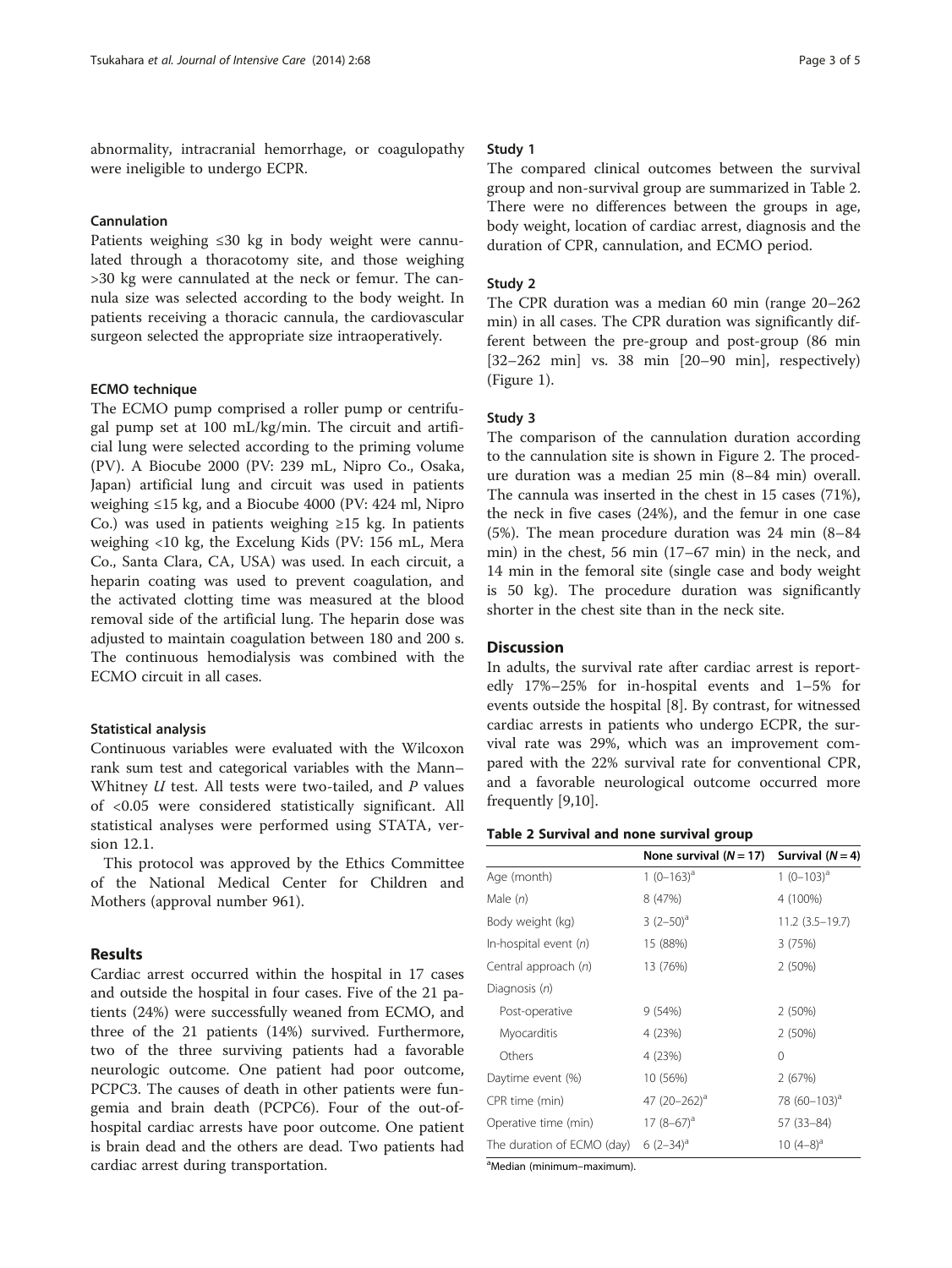<span id="page-3-0"></span>

In children, the survival rate after cardiac arrest is reportedly 9%–47% for in-hospital events and 0%–29% for events outside the hospital [\[1](#page-4-0),[4-7\]](#page-4-0). Comparatively, the survival rate for pediatric ECPR was reportedly 33%– 51% [\[1](#page-4-0),[4](#page-4-0),[5,7\]](#page-4-0), which was higher than for conventional CPR. These reports indicate that ECPR may be more effective for pediatric cardiac arrests. However, most of these reports described cases of in-hospital cardiac arrests [[1,4,5\]](#page-4-0).



the cannulation site. The procedure duration was shorter for ECMO cannulation using a thoracic approach than the procedures performed at the neck and femur. ECMO, extracorporeal membrane oxygenation. The chest site is indicated by the circles, the neck indicated by triangles, and the femur indicated by squares.

## ECPR indication criteria

In this study, 61% of ECPR procedures were performed following cardiac surgery, and 90% of patients had complex congenital heart disease with a low cardiac capacity and single ventricle. Chan et al. [[6\]](#page-4-0) reported that the CPR survival rate is low for the single ventricle form. This is attributed to the increased intra-thoracic pressure caused by chest compression, which decreases perfusion after Glenn or TCPC surgery. A long duration of chest compression may decrease the survival rate; therefore, it is important to introduce ECPR sooner in patients with a single ventricle than in patients with other diseases.

When determining indications for ECPR, it is important to distinguish cardiac arrest that occurs outside a hospital from in-hospital events. In this study, all patients who underwent ECPR following a cardiac arrest outside the hospital have poor outcome. For these particular patients, if transportation is expected to be a long duration, then ECMO during transport should be considered.

## CPR duration and quality

The median CPR duration in children is 50 min according to Morris et al. [\[7\]](#page-4-0) and 46 min according to Alsoufi et al. [\[5](#page-4-0)]. Comparatively, the median CPR duration at our facility was longer at 60 min. In adults, a prolonged CPR duration reportedly decreases the survival rate [\[9](#page-4-0)]. Even if chest compression is performed correctly, only 20%–30% of the systolic output can be maintained [\[11](#page-4-0)]. Therefore, reducing the CPR duration and introducing ECMO at an earlier stage may improve the survival rate.

Despite the median CPR duration of 60 min, patient survival with a favorable neurologic outcome did occur in the present study. Alsouf et al. [[5\]](#page-4-0) reported that access to high-quality CPR is the most important factor for a favorable neurologic outcome. In this study, the CPR duration was very long (median 78 min [range 60– 103 min]). In the two cases with favorable neurologic outcomes, CPR was performed by a bystander with witnesses, and the second occurred in a hospital with witnesses. In both cases, chest compression was conducted immediately after cardiac arrest, and a high-quality of CPR was maintained. It is important to maintain the quality of CPR.

#### Shortening the duration of CPR and ECMO cannulation

The CPR duration was decreased at our facility by decreasing the duration of preparation and cannula insertion. Site preparation includes gathering the staff, preparing instruments, and assembling the circuit. Most importantly, when cannulation is performed by a cardiovascular surgeon, a smooth communication system is required. In this study, we were able to shorten the duration of CPR by using the flowchart for ECMO, first